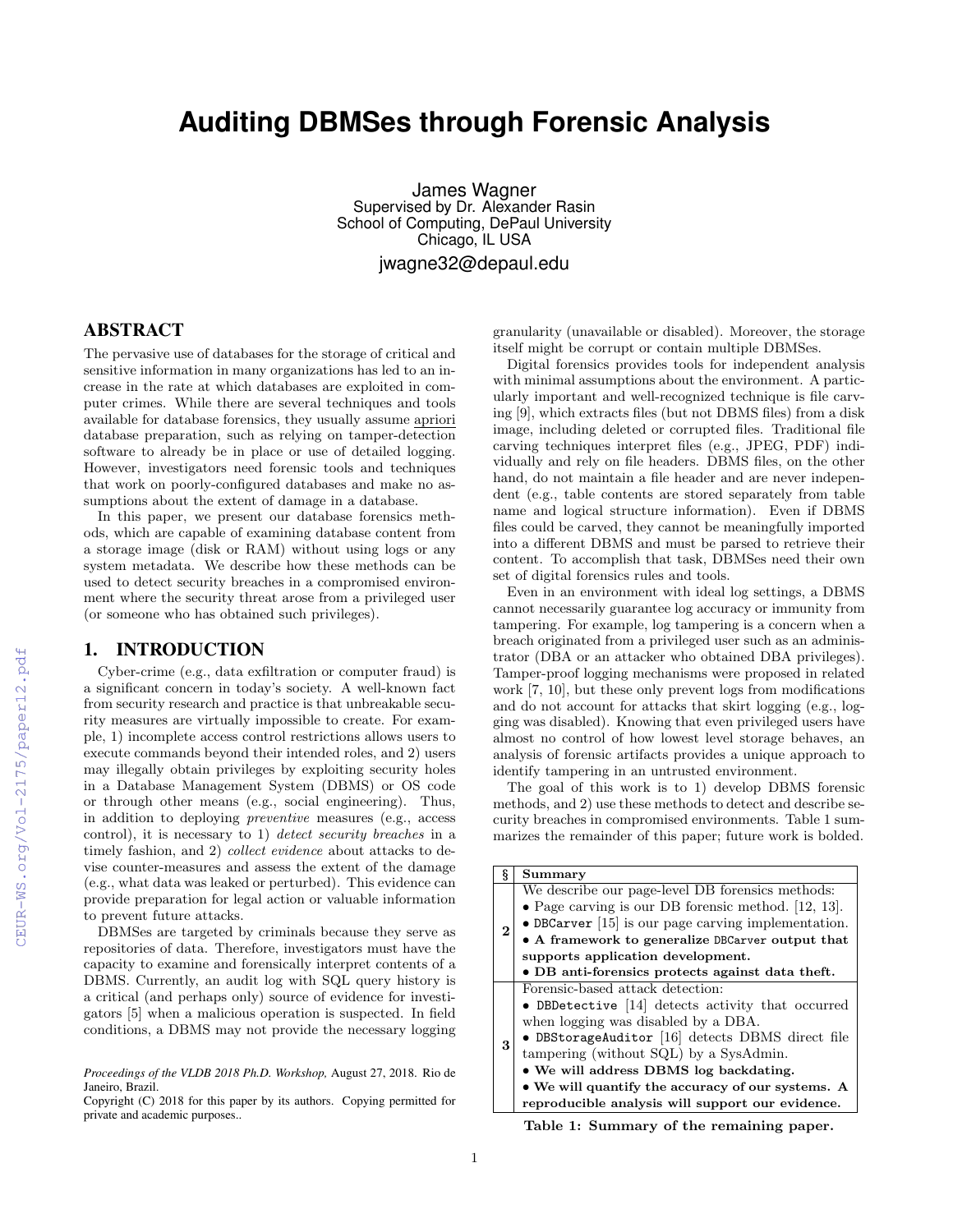## 2. DATABASE FORENSICS

Unlike traditional files (e.g., PDF), DBMS files do not contain headers that allow for file identification. At the same time, all row-store DBMSes use fixed-size pages to store user data, auxiliary data (e.g., indexes and materialized views), and the system catalog. DBMS data is accessed and cached in page units. Pages maintain a consistent structure, whereas individual record structure varies throughout DBMS storage, which is why we approach database forensics at the page level. In this section, we describe page carving including our implementation (DBCarver), future work support application development from DBCarver output, and anti-forensics techniques that can sanitize and hide data in DBMS storage.

## 2.1 Page Carving

Database page carving is a method we previously introduced for the reconstruction of relational DBMSes without relying on file system or the DBMS. Page carving is similar to traditional file carving [9] in that data, including deleted data, can be reconstructed from images or RAM snapshots without the use of a live system. Forensic tools, such as Sleuth Kit [1] and EnCASE Forensic [2], are commonly used by investigators to reconstruct file system data but are incapable of parsing DBMS files. None of the third party recovery tools (e.g., [6, 8]) are helpful for independent audit purposes because (at best) they only recover "active" data from current tables. A database forensic tool (just like a forensic file system tool) should also reconstruct unallocated pieces of data including deleted rows, auxiliary structures (indexes, MVs), or buffer cache space.

While each DBMS uses its own page layout, a great deal of overlap between page layouts allowed us to generalize storage for most row-store DBMSes. In [12] we presented a comparative page structure study for IBM DB2, Oracle, MS SQL Server, PostgreSQL, MySQL, SQLite, Firebird, and Apache Derby. In this work, we also described a parameter set to define page layout for the purpose of reconstruction.

Deleted Data. When data is deleted, the DBMS initially marks it as deleted, rather than explicitly overwriting it. This data becomes unallocated (free listed) storage – in [13] we described the expected lifetime of forensic evidence within database storage following deletion and defragmentation. We described three categories of deleted data: records, pages, and values. A record is the minimum deletion unit and can be attributed to a DELETE, an old version of an UPDATE, or an aborted transaction. A deleted record is identified by its delete marking during page reconstruction. Dropped or rebuilt objects create deleted pages, which are identified by carving system catalog tables. Values from deleted records are found in auxiliary objects – e.g., indexes; they are identified by mapping pointers back to records (only records but not index values are deleted). We presented generalized pointer deconstruction and pointer-record mapping in [16].

Figure 1 visualizes an example of deleted records for several DBMSes. In all three pages, Row2-(Customer2, Jane) is deleted while Row1-(Customer1, Joe) and Row2-(Customer3,  $Jim)$  are active. Page  $\#1$  shows a case when the row delimiter is marked, such as in MySQL or Oracle. Page#2 shows when the raw data delimiter is marked in PostgreSQL. Page#3 shows when the row identifier is marked in SQLite. Figure 1 omits DB2 and SQL Server example because they only alter the row directory on deletion.



Figure 1: Deleted row examples: 1-MySQL/Oracle, 2-PostgreSQL and 3-SQLite

Column-Store and NoSQL DBMSes. Currently, our page carving only supports row-store DBMSes. Column-store and NoSQL DBMSes do not use the same pages structure as row-store DBMSes. Future work will expand our database forensic methods to column-store and NoSQL DBMSes.

#### 2.2 DBCarver

We previously presented our implementation of page carving called DBCarver [15]. Figure 2 provides an overview of DBCarver architecture, which consists of two main components: the parameter collector (A) and the carver (F).



Figure 2: DBCarver architecture.

The parameter detector loads synthetic data into a DBMS (B), captures storage (C), finds pages in storage, and captures page layout parameters in a configuration file (E) – a text file describing page-level layout for that particular DBMS. Parameters include those described in [12], and have since been expanded to support other metadata. DBCarver automatically generates parameters values for new DBM-Ses, or new DBMS versions. While most DBMSes retain the same page layout across versions, we observed different parameter values between PostgreSQL versions 7.3 and 8.4.

The carver (F) uses the configuration files to reconstruct any database content from disk images, RAM snapshots, or any other input file (G). The carver returns storage artifacts (H), such as user records, metadata describing user data, deleted data, and system catalogs.

## 2.3 Database Forensic Querying

Even though DBCarver provides a transparent view of DBMS storage, the output lacks composability needed for application development. Applications that use DBCarver output include the work in [16, 17, 15]. Currently, specialized output is generated for applications that use DBCarver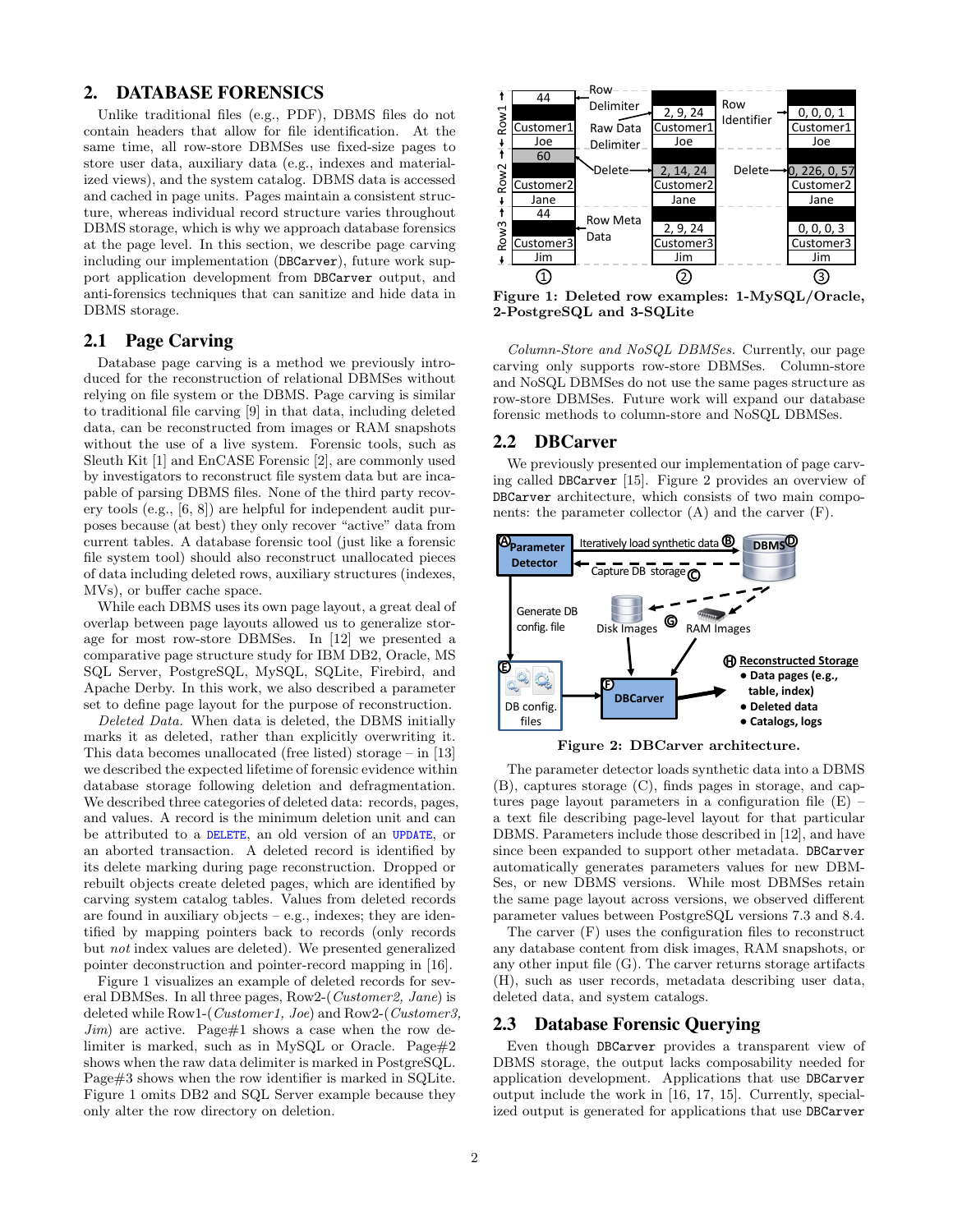output. Furthermore, analyzing DBCarver output often requires an in-depth understanding of DBMS storage internals, which is unreasonable to expect from most users.

To introduce composability for application development with database forensic output, we propose a framework that has two goals: 1) defines a standard set of fields that describe forensically extracted user data, system catalogs, auxiliary objects, and other metadata, and 2) an user-friendly Python library that interprets this set of fields. This module will remove the need for specialized knowledge of database storage in development of applications based on DBCarver output.

We propose building a unified and standard output that automates the initial forensic analysis. To do this, we will store metadata from the DBCarver output in a series of JSON objects that maintain a consistent structure for all row-store relational DBMSes, while the original DBMS snapshot returned by DBCarver will be loaded back into our internal DBMS. The JSON objects will contain categories based on the work of Garfinkel et al. [4], and designed to include all available information from DBCarver output.

Working with the forensic output may require users to have an in-depth understanding of DBMS storage, which is unreasonable because each DBMS uses a highly customized storage engine. Such a requirement may prevent users in other domains from developing applications. We propose building a Python module to ease the interaction with the JSON objects and the reconstructed data stored in a DBMS. This module will contain methods to access individual properties from the JSON files. Furthermore, this module will allow for connections to be made between the metadata stored in the JSON files and the database snapshot stored in a relational DBMS.

## 2.4 Anti-Forensics

Anti-forensics (AF) is the field of interfering with forensic techniques [3]. We note that digital forensic tools can be used by either investigators or criminals, to both protect data and to interfere with a criminal investigation. In this section, we discuss future work that uses AF to protect data.

Two of the most representative AF techniques we consider are data wiping and steganography. A corporation can use data wiping to erase the already-deleted customer information to prevent data theft. Steganography is a data hiding technique – e.g., a means to discretely blow a whistle on company's wrongdoing. Most prior work in database AF has been highly DBMS-specific; e.g., Stahlberg erased deleted MySQL data by modifying the purge thread in source code [11]. We propose a more generalized sanitization method for all (including closed-source) DBMSes. We distinguish four categories of deleted DBMS data to wipe in order to prevent unintended data exposure: records, auxiliary data (e.g., indexes), system catalog, and unallocated pages. To effectively erase this data, the data itself must be overwritten and page metadata (e.g., checksums and pointers) must be updated accordingly. We further propose a steganography strategy that additively alters the database state through database file modification. This approach bypasses all constraints and logging mechanisms since the operation is performed without the DBMS. For example, domain constraints can be violated, NULL can be added to a primary key column, and foreign key constraints can be violated – making it unlikely that the hidden row is found through regular queries.

## 3. DATABASE SECURITY

Privileged users (e.g., DBA), by definition, have the ability to control and modify access permissions. Therefore, audit logs alone are fundamentally unsuitable for the detection of malicious, privileged users. DBMSes do not provide many tools to defend against insider threats. Interestingly, DBAs have little to no control over how data is stored at the lowest level. Thus, malicious activity will still create inconsistencies within storage artifacts. In this section, we consider attack vectors that are detectable using database forensics methods from Section 2. All of these solutions assume that some level of logging was enabled and is available.

## 3.1 DBDetective

Audit logs are a critical piece of evidence for investigators – and existing research has explored tamper-proof logs. However, DBAs can disable logging for legitimate operations (e.g., bulk loads). Therefore, we consider an attack where logging was disabled, malicious activity was performed, and logging was re-enabled. We proposed DBDetective in our previous work [14] to detect activity missing from the logs.

To detect unlogged activity, DBDetective compares the disk images and/or RAM snapshots output from DBCarver against the audit logs. We classify two categories of hidden activity: record modifications and read-only queries (i.e., SQL SELECT). When a record is inserted or modified the record itself changes, page metadata may be updated (e.g., a delete mark is set) and index page(s) are likely to change. We flag any artifacts that cannot be explained by a log entry as suspicious, as shown in Figure 3.



Figure 3: Detecting unattributed deleted records.

Figure 3 is an example of unaccounted, deleted row detection. DBCarver reconstructed 3 deleted rows from Customer: (1, Christine, Chicago), (3, Christopher, Seattle), and  $(4,Thomas, Austin)$ . The log file contains two operations: DELETE FROM Customer WHERE City = 'Chicago'  $(T1)$  and DELETE FROM Customer WHERE Name LIKE 'Chris $\%$ ' (T2). After comparing the deleted records to the log file operations, DBDetective returned  $(4,Thomas, Austin)$ , indicating a deleted record that could not be attributed to any of the logged deletes. Here, we cannot conclude whether T1 or T2 caused the deletion of (1,Christine,Chicago), but that is not necessary to identify record  $#4$  as an unattributed delete.

When a **SELECT** query reads a table or a materialized view from disk, it ultimately uses one of two access patterns: a full table scan or an index access. Both of these query access types produce a consistent, repeatable caching pattern. Using metadata from the pages in the buffer cache, we identify caching patterns and match them to the logged commands.